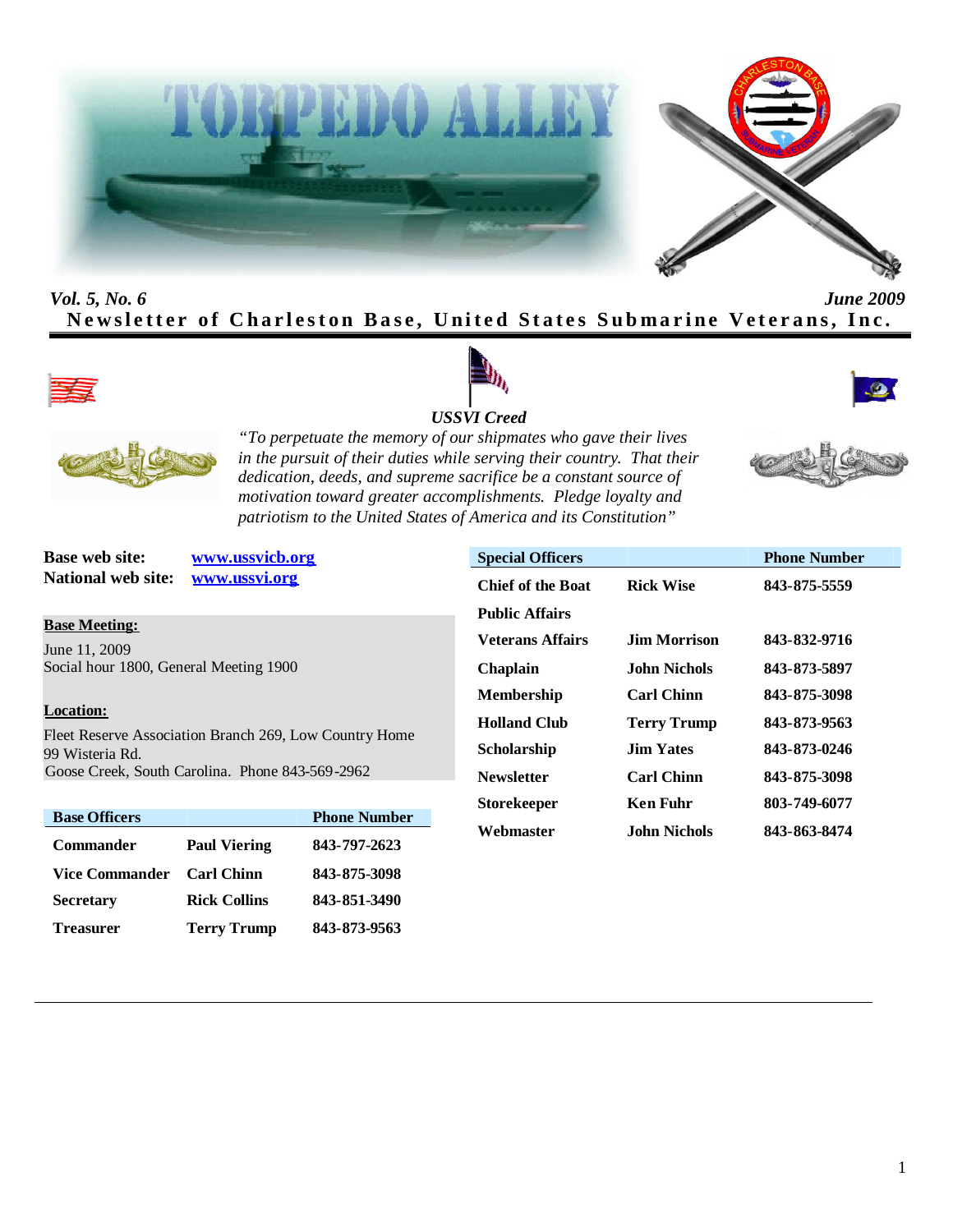#### **Minutes of the May 2009 meeting**

Attendance for the May meeting was 98

**Opening Ceremony**: Base Commander called the meeting to order. A Quorum was present and the meeting was commenced at 1900.

**Introductions**: New people were introduced; John Hill HMCS(SS) Luke Hayes MM2(SS) James Hudgins MSC(SS). Welcome aboard.

**Secretary:** Secretary Rick Collins asked for a motion to approve the meeting minutes from last month. A motion was made and seconded. Minutes approved.

**Treasurer**: George Lisle gave the treasurer's.

**Storekeeper**: He will swap out the pocket fob patches that have failed.

**Chaplain**: On April 20th, we conducted a bell tolling memorial service and scattering of ashes for Don Nuzum onboard USS YORKTON. USSSVI Charleston Base and SubVets WWII had a very good crew mustered to give Don a Sailor's farewell. The Navy provided a chaplain, soloist, and flag folding detail and mustered several of the young nuc power Sailors. Marvin Miller, Larry Knutson and Jerry Stout performed the scattering of ashes. The entire service was done extremely well and with great dignity.

Cards were sent as follows to:

**William Kopacka** who continues to recover from his March surgery. Bill now has shingles and is in quarantine as he recovers.

**Carol Hix** who is at home completing his recovery from hip replacement in March. Carol is doing OK. He is done with the therapist and is doing home therapy now.

**Jeannie Nuzum and family** of Don Nuzum who departed on Eternal Patrol on April 15<sup>th</sup>.

**Jillian Joyce Curry**, mother of Myles Dunn who departed on Eternal Patrol on April 15<sup>th</sup>. Myles served on the USS VON STEUBEN but was not a member of USSVICB.

**Virgie Chinn**, Carl's mother, wishing her a speedy recovery after some health issues.

**Sharon Allen**, Carl Chinn's sister, wishing her a speedy recovery after some health issues.

**Clyde Peters** after his procedure in Emory. The procedure went very well and Clyde should begin seeing the results soon.

**Bill Roberts** as he recovered from the flu.

**Ben Heber** congratulating him on being declared cancer free by his doctor. Now he needs to gain back his weight. **Al Addington** who in Roper hospital. He was sick when he returned from the conference in St. Augustine. He has pneumonia and the flu and is currently undergoing tests and the doctors are formulating treatment. He is in

# **Vice Commander Report**: No report

**Sub Vets WWII**: Next meeting in June at Ryan's. We want and need your help.

**Scholarship**: We received a thank you card from Rebecca Stout for receiving the Admiral Osborne scholarship. A nice write up was sent to national for publication in "The American Submariner".

# **Public Affairs**: No report

**Webmaster**: Website is updated three times a week with any news that we have. We have the menu from "The After Battery", pictures of various functions, V.A news and information, WW@ newsletters, and a store keeper page. Any thing you need.

# **Veteran's Affairs**: No report

**District Commander:** 18 Charleston base members went to the combined district meeting in St Augustine, FL. The National Commander was there. The District election is in June. Anyone can run. We are opening a new base in the upstate. The next meeting is in Greenville.

**Holland Club**: We had a presentation to our newest Holland Club inductee; Ralph Comp. Congratulations!

**Membership**: We have 316 members; remember it is never too soon to pay dues

**Little David:** There will be a "Confederate Christmas" celebration at Stono landing. We may have a touch up working party prior to. There are LIL David books for sale to the Sub Vets for \$6.

**Newsletter:** Please let me know if you are not receiving your newsletter.

Alcohol & Gaming: He gave a nice tribute to Steve "Budda" Nelms our outgoing base commander who received the heartiest hymn presented to anyone in a while. Also appreciation was given to Wanda Nelms for putting up with us.

George Lisle was saluted for his years of service as our base treasurer.

#### **Chief of the Boat:**

**Base Commander**: The hog roast is on 3 Oct.

The executive voted to not have a picnic this year due to the lateness in the year and how hot it will be. We will try to plan it earlier next year.

**Nuclear Historian**: The tactfulness of a Submarine Chief cannot be understated.

**Old Business**: None

**New Business**: None

Stan Standrich: Elections were held and the following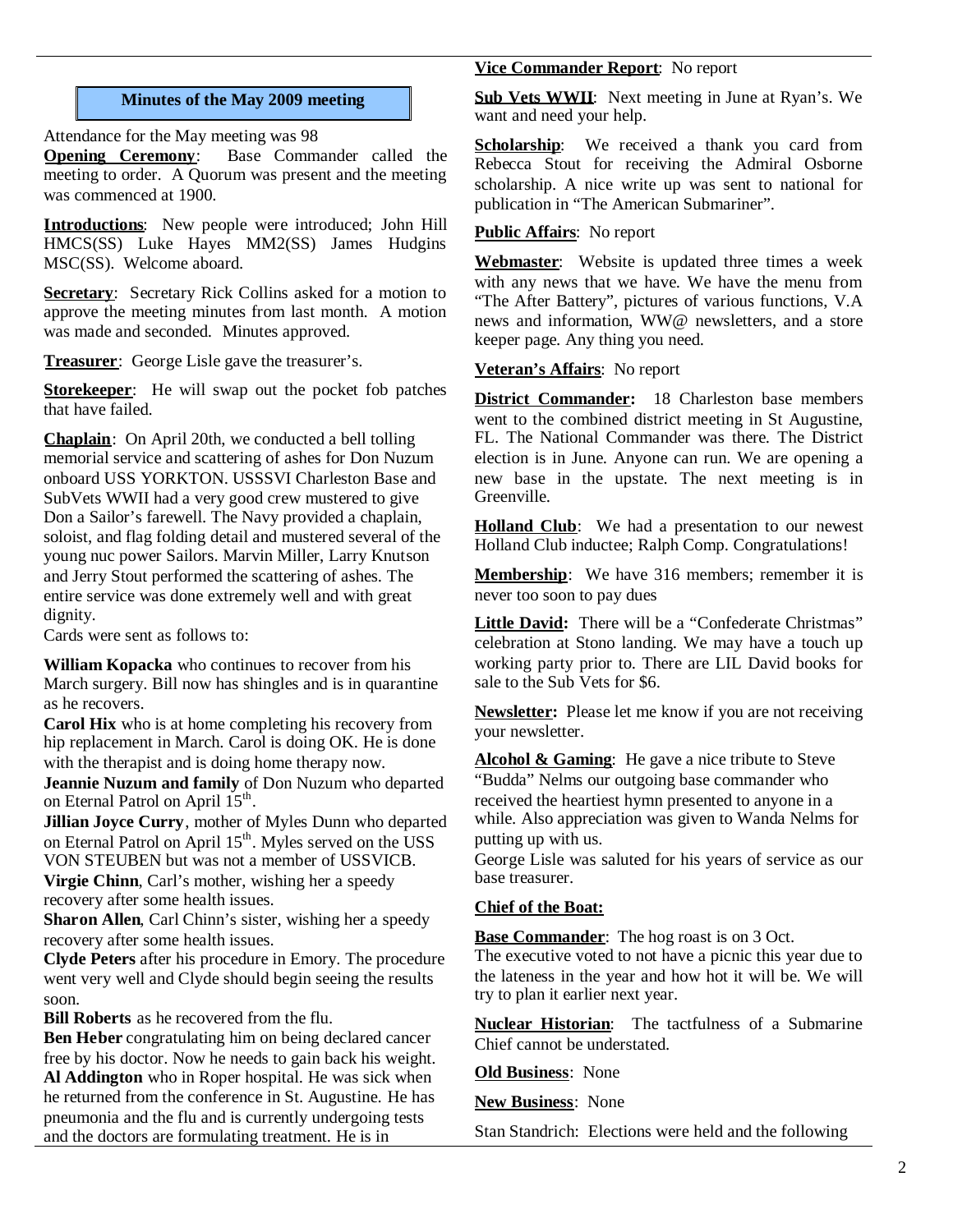quarantine and cannot have visitors at this time. Al and Barbara are scheduled to go on a 50th anniversary trip next week. Al called me yesterday afternoon and asked that I pass this on to you tonight: *Thank you SUBVETS for the support you've shown to Barbara and me since I've been in the hospital. It has been tremendous. It will be 2 or 3 more days before the doctors make a decision on when I can leave but it appears that I'm out of the woods.*

Recently found out that:

Carl informed me that Bob Chinn was buried at sea on 11 March.

Buck Owens is having no complications from his radiation.

Several people are here who have been sick and are now back with us.

Several follow-ups were made on those who've had surgery or illnesses in the last couple of months along with the base sending additional cards.

If you know of shipmates or spouses from other bases who are having a difficult time, had surgery, etc. and would like for USSVI Charleston Base to send them a card please send their name and address to the Chaplain via email or phone call.

| June Birthdays! |           |               |              |  |  |  |
|-----------------|-----------|---------------|--------------|--|--|--|
| <b>Becker</b>   | Brown, A. | <b>Burton</b> | Grabowski    |  |  |  |
| Hance           | Heinle    | Jones, W.     | Kirtley      |  |  |  |
| <b>Kratz</b>    | Loveday   | Lowe          | McDonald, B. |  |  |  |
| Morris          | Murphy    | Rein          | Schaffer     |  |  |  |
| Smith, P.M.     | Suddeth   | Williams, J.  | Yates. J.    |  |  |  |

#### **June Happenings**

June 11 – General Meeting; social hour 1800, meeting starts 1900

June 14 – Flag Day

#### **Historic Research Sub Returns Home In Pieces**

Groton - The last time the research submarine NR-1 returned to Groton, it came up the Thames River with the crew standing on the sail.

On Friday, pieces of NR-1 returned to Groton strapped to a flatbed truck. The crowd that gathered to greet the NR-1 Friday was smaller than in July, when the crew completed its final deployment, but enthusiastic.

"I'm ecstatic," Michael Riegel, executive director of the Submarine Force Library and Museum Association, said posts were filled: Base Commander Paul Viering Vice Commander Carl Chinn Secretary Rick Collins<br>Treasurer Terry Trump Terry Trump The new COB was announced, he is Rick Wise.

**Good Of The Order**: Depth Charge drawing was held with \$286 to winner. The winner was Jim Lewis. He donated \$100 to the scholarship fund. The Base Commander adjourned meeting at 2000.



*"Don't tell mom I'm a submariner, she thinks I play piano in a whorehouse."*

**June Submarines Lost:**

| <b>USS S 27</b>     | SS 132 | June 19, 1942 |
|---------------------|--------|---------------|
| <b>USS R 12</b>     | SS 89  | June 12, 1943 |
| <b>USS Herring</b>  | SS 233 | June 1, 1944  |
| <b>USS</b> Gudgeon  | SS 211 | June 7, 1944  |
| <b>USS Golet</b>    | SS 361 | June 14, 1944 |
| <b>USS Bonefish</b> | SS 223 | June 18, 1945 |
| <b>USS O-9</b>      | SS 70  | June 19, 1941 |

Run silent, run deep For freedom we fought to keep How we spent so many days Beneath the shimmering waves A terrible foe we fought And gave our lives; and freedom bought Now our souls forever lie Restlessly beneath the waves So silent now, so deep For it is not enough for you to weep For we shall not have died in vain Lest you forget for what we gave We gave our lives, freedom to save For if you forget our deeds Then we shall never sleep Though we lie so silent, so deep *Al Alessandra, 2005*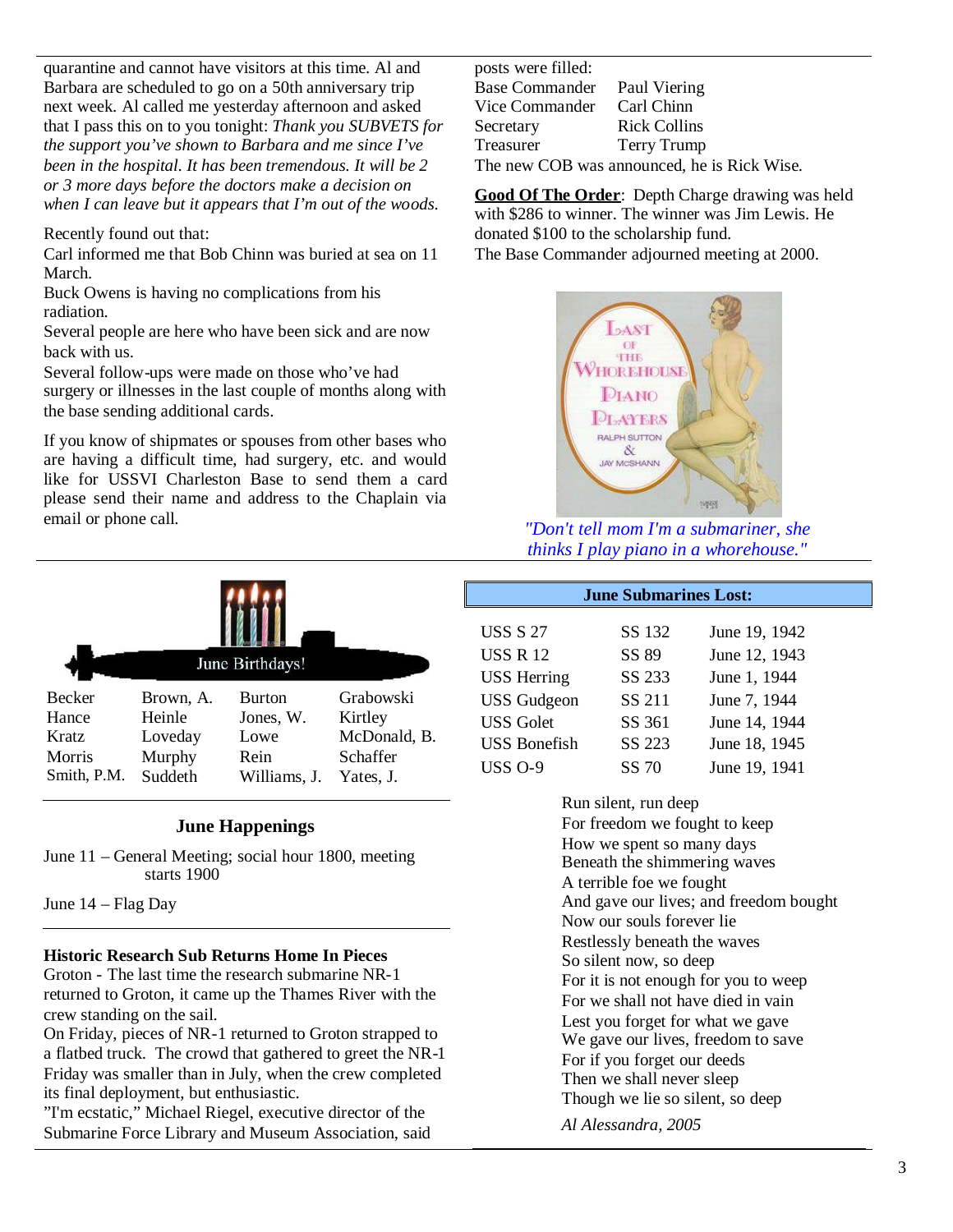while watching the unloading with others from the museum and the Historic Ship Nautilus. "But it's kind of sad in a way. This is a statement of finality. Here are the pieces of it, it doesn't exist as a ship anymore." After a 40-year career, the Groton-based Naval Research Vessel (NR-1), the Navy's only nuclear-powered, deepdiving ocean engineering and research submarine, was taken out of service in November 2008 and sent to Portsmouth Naval Shipyard for fuel removal.

Later this year it will go to Puget Sound Naval Shipyard in Washington, where the nuclear reactor will be removed and it will be dismantled. The pieces are usually recycled or buried at a nuclear reservation.

But a group of NR-1 supporters, led by members of the museum association, have been lobbying the Navy to get the submarine back in Groton once the reactor is removed to display it at the U.S. Navy Submarine Force Museum and preserve the unique submarine's history.

Some of NR-1's high-profile missions included retrieving pieces of the space shuttle Challenger when it blew up after launch in 1986 and recovering the engines from Egyptair Flight 990 after it crashed off the coast of New England in 1999.

On its final deployment, the crew helped a local foundation look for the wreck of John Paul Jones' Revolutionary War ship the Bonhomme Richard. The main part of the sail, another piece of the sail, rudder and propellers arrived in the museum parking lot Friday morning.

Additional shipments of pieces and equipment will follow in the coming weeks, but the Navy has not yet told the museum whether it will get the entire ship, minus the reactor.

"This is a down payment," Riegel said Friday. "We still want the rest of the ship."

Public works employees from the Naval Submarine Base used a forklift to unload the smaller items Friday and a crane to lift the distinctive orange sail and lower it into a fenced-in area of the parking lot.

Museum curator Steve Finnigan said these artifacts will eventually be displayed outside, somewhere on the museum grounds. If the Navy gives the museum the entire ship, or a large section of it, an addition to the museum would be needed, he added. The museum is already home to the USS Nautilus (SSN 571), the world's first nuclearpowered submarine.

In an April letter to U.S. Rep. Joe Courtney, Chief of Naval Operations Adm. Gary Roughead said the Navy is preparing the reactor compartment for disposal in 2015 and it would cost more to preserve parts of the ship for display. But he did not rule out the possibility. Courtney, D-2nd District, was optimistic Friday, saying that the effort by local stakeholders and his office has "really gotten through to the Navy" and he is hopeful that this will be the first in a series of shipments of artifacts.

#### **Membership and Dues Information:**

2010 dues will be payable by 1 October 2009. Contact your shipmates to get them to pay their dues. Send dues (payable to USSVI) to: Carl Chinn 217 Brailsford Rd Summerville, SC 29485-5405

#### **"The Submariner"**

Only a submariner realizes to what great extent an entire ship depends on him as an individual. To a landsman this is not understandable, and sometimes it is even difficult for us to comprehend, but it is so!

A submarine at sea is a different world in herself, and in consideration of the protracted and distant operations of submarines, the Navy must place responsibility and trust in the hands of those who take such ships to sea.

In each submarine there are men who, in the hour of emergency or peril at sea, can turn to each other. These men are ultimately responsible to themselves and each to the other for all aspects of operation of their submarine. They are the crew. They are the ship.

This is perhaps the most difficult and demanding assignment in the Navy.

There is not an instant during his tour as a submariner that he can escape the grasp of responsibility. His privileges in view of his obligations are almost ludicrously small, nevertheless, it is the spur which has given the Navy its greatest mariners: the men of the Submarine Service.

It is a duty, which most richly deserves the proud and time-honored title of…."SUBMARINER"

#### **Flag Day**

Flag Day was first observed in 1877 on the 100th anniversary of the Continental Congress' adoption of the Stars and Stripes as the official flag of the United States. In that year, Congress asked that all public buildings fly the flag on June 14. The idea quickly caught on and many people wanted to participate in waving the flag. One early supporter was B. J. Cigrand, a Wisconsin schoolteacher who wanted June 14 to be known as "Flag Birthday." In 1916, President Woodrow Wilson proclaimed Flag Day as a national celebration. However, the holiday was not officially recognized until 1949 when President Harry Truman signed the National Flag Day Bill. Although Flag Day is not celebrated as a Federal holiday, Americans everywhere continue to honor the history and heritage it represents. The longestrunning Flag Day parade is held annually in Quincy,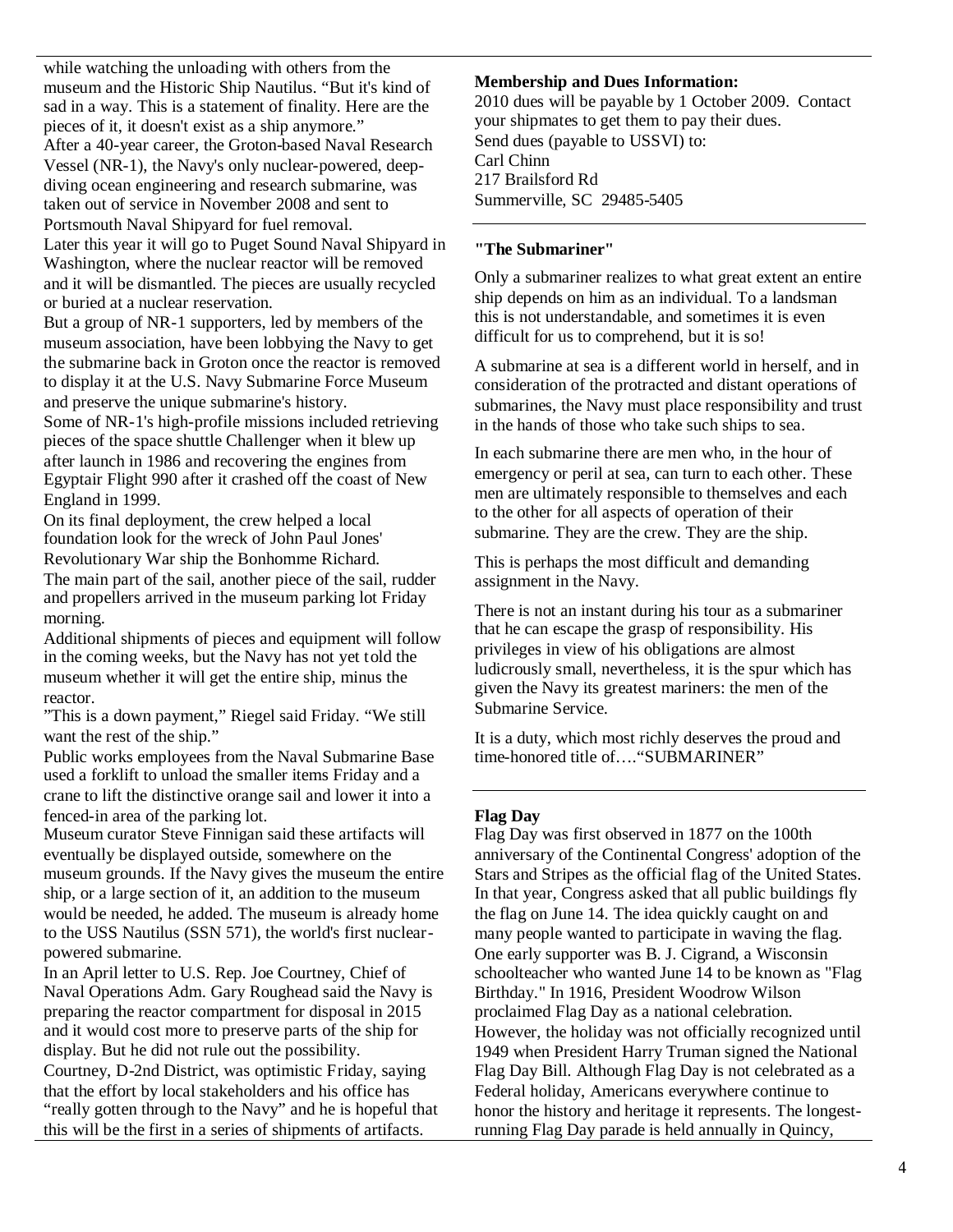#### **He Kept His Faith In The 'Man Upstairs'**

Ernest "Ernie" Plantz survived 1,297 days as a prisoner of war during World War II because he had a "strong belief in the man upstairs" and the will to live.

"I never, ever really thought I was really going to die," he said. "... I think my mother prayed me out of that camp. She was very religious. I wasn't a particularly religious boy. I had been raised Baptist, went to church, but like most teenagers I wasn't too religious. But I'm convinced that's what got me out, between my mother and the man upstairs."

Unable to find a job because of the Depression, Plantz had joined the Navy in 1940 at the age of 19. He served on a battleship and then volunteered for submarine duty. His first submarine assignment was the USS Perch (SS-176). The Perch was in the Java Sea on its second war patrol when it encountered an enemy convoy on March 1, 1942. "We made a run on a ship … and the (Japanese) destroyers drove us down in fairly shallow water, about 140 feet, and they started to depth-charge us, all in one day, and the next day, and then they left us. They thought they had sunk us because debris and oil and air had come to the surface. So we managed to surface … and tried to make repairs that night.

"The next morning, before daybreak, we tried to make a trim dive and the ship was going down stern first. The water poured in through the hatches. We had an emergency surface, and when we did, we had three (Japanese) destroyers and two cruisers … ahead of us. They started firing … the skipper had alerted us that we'd probably have to abandon ship, so he gave the order to abandon ship. We opened the valves in the hatches to sink the submarine. It was like watching your home go down." Fifty-four sailors and five Perch officers were in the water. "I was hoping (the Japanese) would (pick us up), and scared that they would. Because we had no real idea what they would do, how they would treat us, if they picked us up. We'd been told all kinds of rumors, that they'd cut your head off, they'd do this, they'd do that.

"Somebody asked what the (Japanese), if they picked us up, what they would feed us. And somebody else says, 'Rice and fish, you damn fool. What else do the Japanese eat?' And I said, 'Geez, if it's rice, let's hope it's rice with cream and sugar because I can't eat just plain rice.' Three days later, when they got around to giving us the first rice, that was the best rice I ever ate in my life."

The Perch crew was taken to a prison camp in Makassar, on an island in what is now Indonesia.

"They off-loaded us there and marched us through the city. Many of us were barefoot. The pavement was hot, hot enough you could fry an egg on the thing. It fried our feet; the skin peeled off and blistered. Anyway, they ended up putting us in what used to be a Dutch Army

Massachusetts, which began 1952 and will celebrate its 59th year in 2009. The largest Flag Day parade is held annually in Troy, New York, which bases its parade on the Quincy parade and typically draws 50,000 spectators. In 1996, President Bill Clinton issued the following proclamation:

By The President Of The United States Of America

A Proclamation

There is no better symbol of our country's values and traditions than the Flag of the United States of America. Chosen by the Continental Congress in 1777, it continues to exemplify the profound commitment to freedom, equality, and opportunity made by our founders more than two centuries ago. Our flag's proud stars and stripes have long inspired our people, and its beautiful red, white, and blue design is known around the world as a beacon of liberty and justice. Today, America's Flag graces classrooms, statehouses, courtrooms, and churches, serving as a daily reminder of this Nation's past accomplishments and ongoing dedication to safeguarding individual rights. The brave members of our Armed Forces carry "Old Glory" with them as they fulfill their mission to defend the blessings of democracy and peace across the globe; our banner flies from public buildings as a sign of our national community; and its folds drape the tombs of our distinguished dead. The Flag is a badge of honor to all - a sign of our citizens' common purpose. This week and throughout the year let us do all we can

to teach younger generations the significance of our Flag. Its 13 red and white stripes represent not only the original colonies, but also the courage and purity of our Nation, while its 50 stars stand for the separate but united States of our Union. Let us pledge allegiance to this Flag to declare our patriotism and raise its colors high to express our pride and respect for the American way of life.

To commemorate the adoption of our Flag, the Congress, by joint resolution approved August 3, 1949 (63 Stat. 492), designated June 14 of each year as "Flag Day" and requested the President to issue an annual proclamation calling for its observance and for the display of the Flag of the United States on all Federal Government buildings. The Congress also requested the President, by joint resolution approved June 9, 1966 (80) Stat. 194), to issue annually a proclamation designating the week in which June 14 falls as "National Flag Week" and calling upon all citizens of the United States to display the Flag during that week. Now, Therefore, I, William J. Clinton, President of the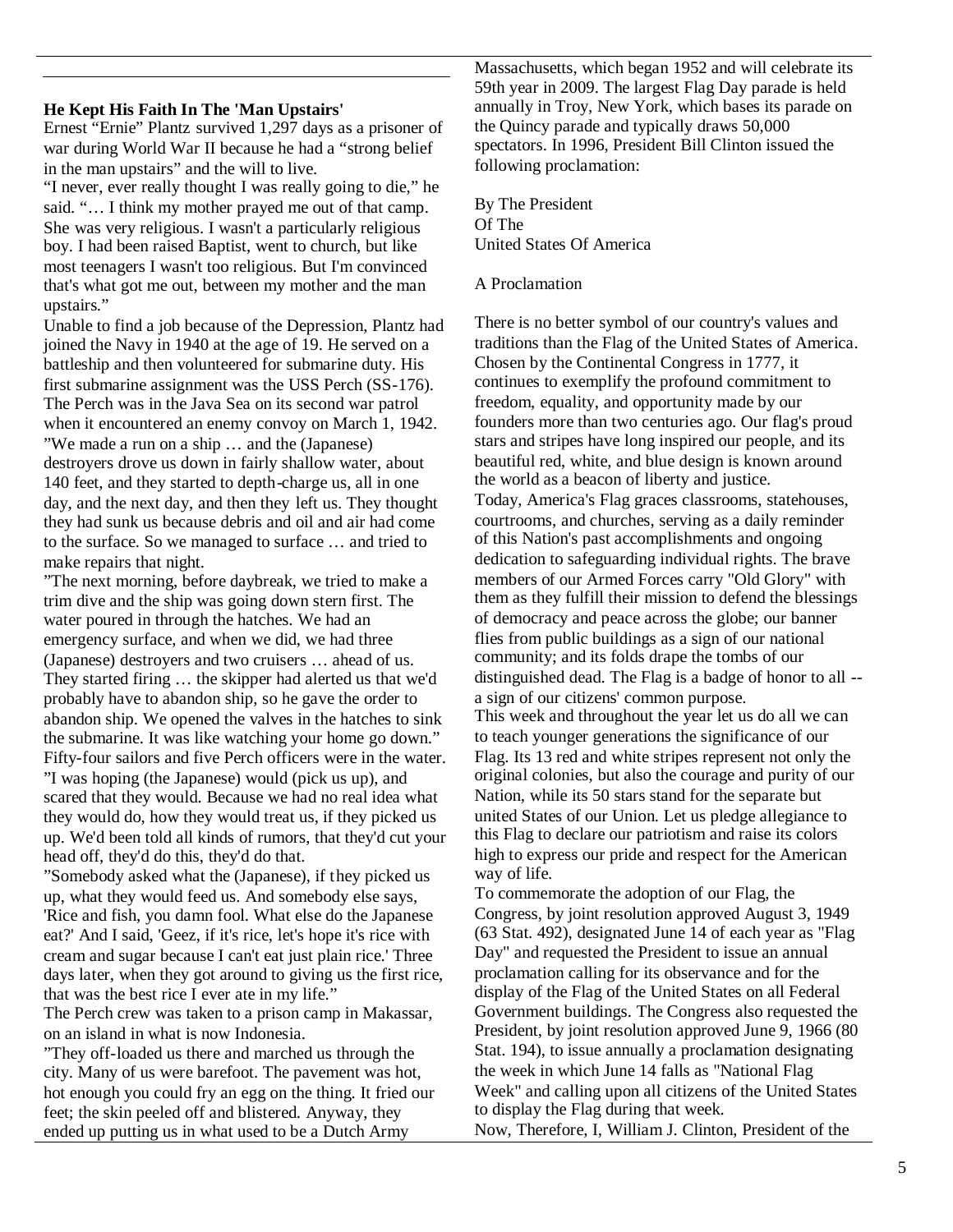#### camp."

There, the Japanese captors were also holding the crew of the American destroyer USS Pope (DD-225), which had also been sunk by the Japanese in March 1942. The camp, Plantz said, was brutal.

"They never told you what the rules were, what you could do and what you couldn't do. The way you found out is when you did something that they disagreed with and they'd either slap you around or beat the hell out of you with a club.

"A good example is when we first were there, some of the people at the prison who could play musical instruments scrounged together some Dutch instruments and then organized a band. And we were having some good concerts on Sundays and the (Japanese) said we weren't supposed to enjoy music. So they beat the devil out of the people who were playing music and the leader of the band. And one of our officers off the Pope goes charging down to the (Japanese man) who was doing the beating and says, 'These are my men. If you beat anyone, you beat me.' So they proceeded to beat the heck out of him." The prisoners were forced to work on the island six to seven days a week, off-loading ships, cleaning toilets, tearing down steel telephone poles so the steel could be used for land mines and hand grenades, and doing other manual labor to maintain the city and build infrastructure for the Japanese.

At first the prisoners were given a piece of bread the size

of a hamburger bun once a day, Plantz said, but eventually the Japanese increased their rations to a small cup of rice three times a day, water with a few vegetables thrown in at lunch and dinner and an occasional piece of dried fish. "It was the worst food they could possibly come up with. The rice was full of worms, the fish they gave us was full of maggots. … The first few days, when we got that kind of rice, we picked out the worm carcasses. You'd end up with half a cup of rice and half a cup of worm carcasses. So we decided, well, the worm carcasses, they were protein too, so we just ate them. They didn't seem to make any difference. You couldn't taste them." Plantz's worst beating came in late 1943. Some of the sailors, he said, had interacted with one of the local merchants, so the Japanese beat the merchant and then brought him to the camp to identify the sailors. "He picked out three guys, the (Japanese) wanted four. I was the fourth one. So they put us in the brig, threatened to chop our heads off. We were there for about a week. Then I guess the last day, the breakfast was a good breakfast, all you could eat, and meat, which you never got. And lunch was the same way. They had always told us that the day, or day before, they put you to death, they'd feed you all you ordered to eat. So by the time the evening meal came, which was the same thing, we were beginning to lose our appetite for fear of what was coming. "About halfway through the meal, we heard a clatter

United States of America, do hereby proclaim June 14, 1996, as Flag Day and the week beginning June 9, 1996, as National Flag Week. I direct the appropriate officials to display the Flag on all Federal Government buildings during that week, and I urge all Americans to observe Flag Day and National Flag Week by flying the Stars and Stripes from their homes and other suitable places. I also call upon the people of the United States to observe with pride and all due ceremony those days from Flag Day through Independence Day, also set aside by Congress (89 Stat. 211), as a time to honor our Nation, to celebrate our heritage in public gatherings and activities, and to publicly recite the Pledge of Allegiance to the Flag of the United States of America. In Witness Whereof, I have hereunto set my hand this seventh day of June, in the year of our Lord nineteen hundred and ninety-six, and of the Independence of the United States of America the two hundred and twentieth.

#### **Sailor's Body Discovered On Submarine**

By Susan Respess, Tribune & Georgia, May 27, 2009 A chief petty officer was found dead aboard the USS Maryland at Kings Bay Naval Submarine Base Friday, a Navy spokeswoman said yesterday. Lt. Rebecca Rebarich, public affairs officer for Submarine Group 10 at Kings Bay, said the cause of death is under investigation. She identified the sailor as Chief Machinist's Mate (SS) Michael G. Jackson, 50, who was assigned to the Maryland's blue crew. Jackson, a Kerrville, Texas native, entered the Navy in 1990. His previous assignments are Recruiting Command and Naval Training Command in Great Lakes, Ill., Naval Submarine School in Groton, Conn., and the USS Florida blue crew. He also worked at the Trident Refit Facility at Kings Bay. His personal awards, Rebarich said, include two Navy Marine Corps Commendation Medal, four Navy Marine Corps Achievement Medal, a Meritorious Unit Commendation, Navy E Ribbon, three Good Conduct Medals, two National Defense Medals, a Military Outstanding Volunteer Service Medal, a Navy Marine Corps Overseas Service Ribbon, a Global War on Terrorism Service Medal and Pistol Marksmenship Medal.

Bereavement counseling is available to his shipmates, Rebarich said, but she provided no other information about the death.

This is the second death of a U.S. Navy submariner this month. Machinist's Mate Third Class John Carlos Rodriguez, who was assigned to the attack submarine Hawaii in Groton, Conn., died May 8 from a gunshot wound that was later determined to be suicide, the Navy Times reported.

A Navy spokesman, quoted in the Navy Times story,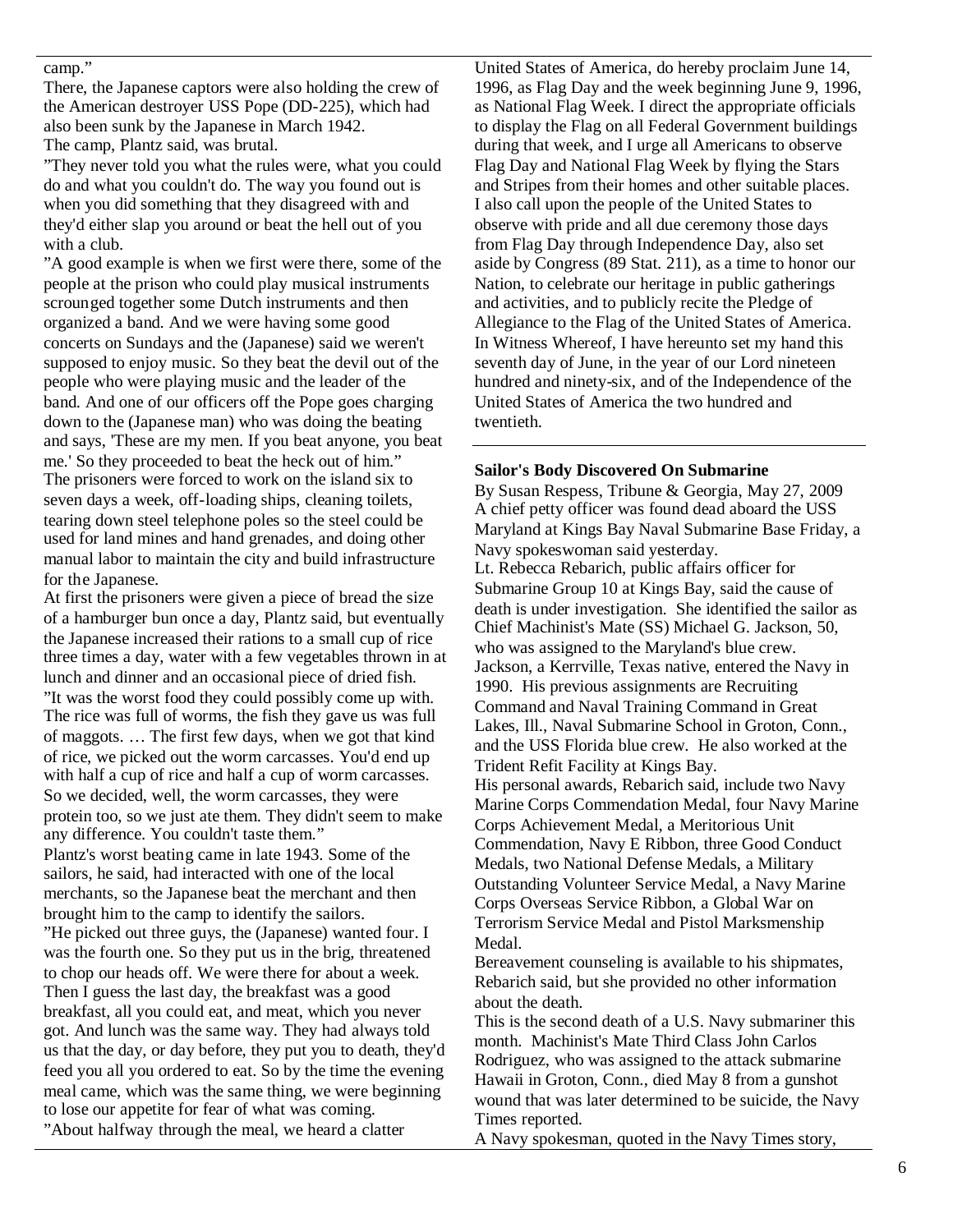outside the guardhouse and here come a bunch of (Japanese), young (Japanese) sailors charging in, each one swinging a club. They took us out and we realized it wasn't going to be a head chop, it was going to be a beating."

The rest of the camp was assembled to watch as the sailors were beaten, one by one, Plantz said.

"They had a table you gripped with your hands and then they'd make you lean against the table. I got 75 blows before I finally passed out."

In early 1945, Plantz came down with dysentery, then malaria.

"The malaria went to my brain. I went unconscious and I was unconscious for six days. When I came to, I was told that the Dutch doctor who was a prisoner had said, 'Well, he's going to die anyway,' 'cause guys were dying eight, 10, 12 a day, so … he crushed quinine and mixed it with tap water and gave me an injection in the vein with a homemade needle and that broke the malaria."

The only thing Plantz remembered from when he was unconscious was a vision that Jesus Christ had visited him.

"I asked if I was going to die and he told me no, that I was just going to be very ill. And if I had been thinking, I would've asked him how long that was good for. But I didn't."

Before Japan surrendered on Aug. 14, 1945, six of Plantz's crewmates had died of malnutrition. Plantz weighed 80 pounds, down from 175 when he was captured.

"The (Japanese) called us together… and they told us that the war was over and that we had won. They wanted to shake hands, the same guys that had beat the heck out of us for three and half years said, 'Now we're friends.' You've got to be kidding.

"Anyway, the Americans, the Allies, they didn't know there was a prison camp where we were at so we finally cobbled together a homemade radio transmitter … and we made a contact with the Americans and they sent a plane." Plantz, who left the prison camp on Sept. 17, 1945, spent about 10 months recuperating at a Navy hospital near Chicago.

"I checked in with my friends, what they were doing and what their prospects were, and I decided I would stay in the Navy."

Plantz served for 30 years, retiring as a lieutenant in 1970. "I think I was a little bit ashamed of where I had to serve (during the war), helping the (Japanese) instead of helping the Americans, so I never talked about it. I wanted to make my way after the war, on my own, without people feeling sorry for me. I think I had a good career and I got recognized for my efforts.

"I ended up as chief electrician, then chief of the boat and on the last boat I got selected for commission (to an officer), so I feel good about my record."

said Rodriguez, 22, of Doylestown, Penn., was shot in the head on the pier at the submarine base. The Hawaii left Groton May 13 for its new homeport at Pearl Harbor.

# **Lasers Could Find Friend or Foe Submarines Underwater**

Flashy lasers should not make any sound in space, despite what "Star Trek" and "Star Wars" would have people believe. But lasers aimed underwater can and do create small supersonic explosions.

It's not just a light show. Naval researchers hope to use lasers for sonar detection, or even submarine-to-aircraft communication.

"The lasers we're using in experiments now are pretty compact," said Ted Jones, a physicist at the U.S. Naval Research Laboratory. "They're smaller than desk-sized and could fly on an aircraft."

Radios or other devices that rely on the electromagnetic spectrum don't work underwater, because water does not transmit such waves well. That means submarines cannot communicate from beneath the waves – they have to surface if they want to communicate with home base, planes or other naval ships.

Lasers could fill that communication gap, because water can act as a focusing lens if a laser has the right "frequency chirp." The chirp depends on the arrangement of different color wavelengths within a laser beam, because each color travels at a slightly different speed underwater.

The water's focusing effect squeezes the laser beam so that it gets narrower and narrower, and eventually creates a superheated explosion that can be heard. "It's a very hot little bubble of steam that expands supersonically, makes a little shockwave, dissipates a bit and then turns into an ordinary acoustic pulse," Jones told LiveScience.

The naval researchers have used modest lasers to create pulses of 210 decibels, which far exceeds the sound of a jet engine or the loudest rock concert imaginable. Playing with lasers underwater is nothing new for the U.S. Navy, but previous experiments used larger lasers and could only thermally heat the water without the pulse effect.

Much understanding of the acoustic pulse effect came from laser eye surgery, where scientists wanted to reduce the effect. Now Jones and his colleagues want to do the exact opposite and enhance the acoustic shock for a louder sound.

Jones envisions aircraft using lasers to transmit messages to submarines gliding beneath the waves. Or the lasers could allow aircraft to quickly search large areas of ocean with sonar systems, which listen for sound signatures reflected off of underwater objects. "You put down an array of passive sonar buoys and go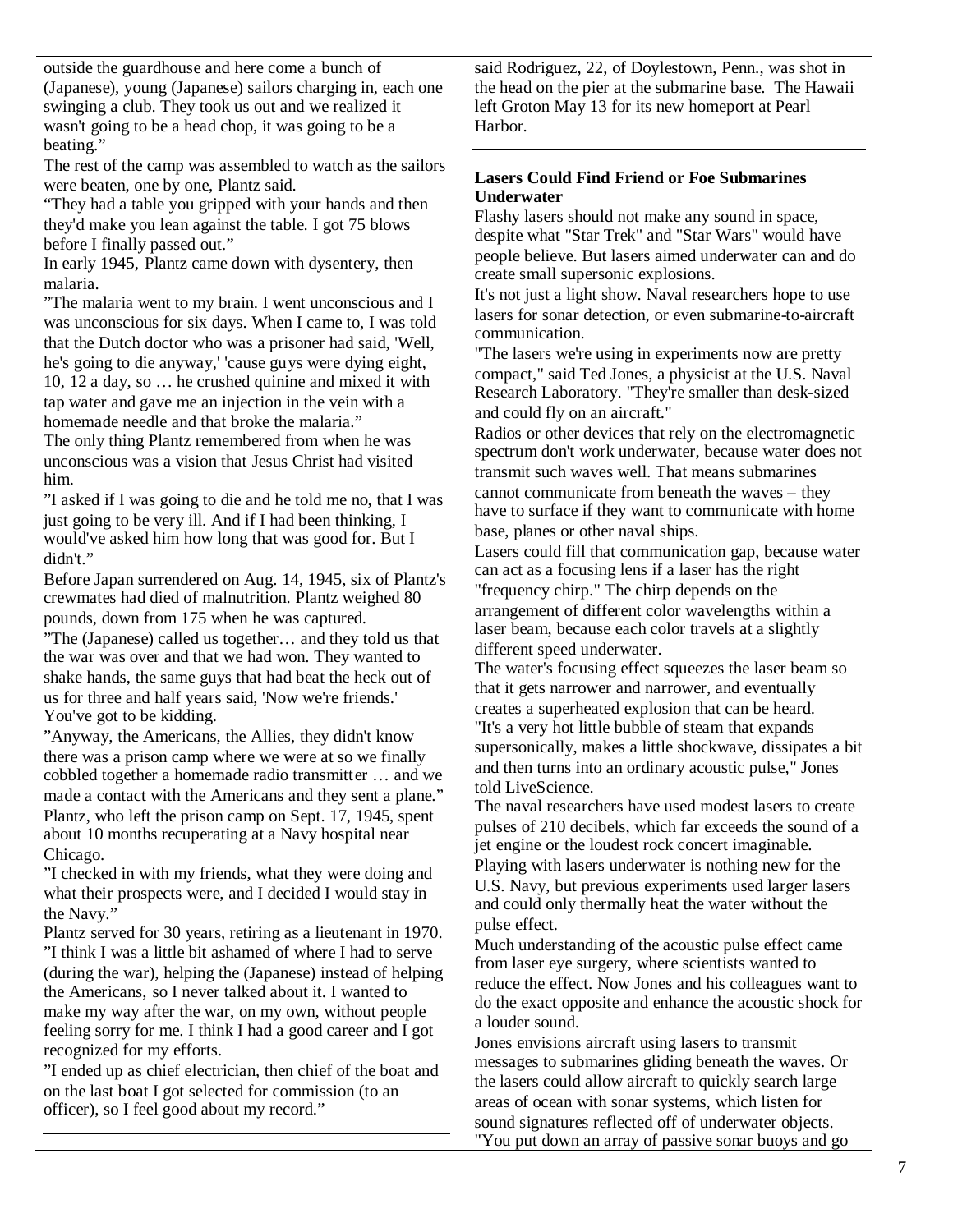# **Sub Commander On Oprah Via SKYPE**

(WLS (CHICAGO) 22 MAY 2009) ... Broadcast Clip

We go down to our next Skyper, Navy Commander John Sager. Commander Sager, where the Skype are you?

I'm Commander John Sager from Bonita, Florida. I'm the Commanding Officer of the fast attack submarine USS Louisville. We call her "The Slugger." We're off the coast of Hawaii at periscope depth Skyping off of our periscope.

O: Wow. Is this a first for you guys?

This is the first for any submarine. We're pretty proud that we're being able to do this for you today.

O: And so, uh, how big is it?

First of all, what part of the submarine are you standing in right now? I'm currently in the torpedo room. You can see behind me the torpedo tube number one. We have four torpedo tubes. Each one of the torpedo tubes is capable of launching cruise missiles or torpedoes.

O: How many people are in this submarine?

I'm lucky enough to have 146 lead personnel onboard today.

O: That is amazing. Any women onboard?

The Navy's policy right now is not to have women onboard submarines, although they continue to look at that policy and evaluate it. Right now, we don't have any women onboard based on habitability and the personal space that everybody has onboard. Privacy issues. I hear that things are pretty tight down there.

O: Can you describe the sleeping arrangements for us?

Here is the link for the video: View Clip run time 3:29

# **Far From 'OK'… Weld Inspector's Lies Could Affect 8 Submarines, New Carrier**

More than 10,000 welded joints on at least eight submarines and a new aircraft carrier might need to be reinspected after the discovery by Northrop Grumman Shipbuilding that one of its inspectors had falsified inspection reports.

According to an internal report obtained by Navy Times, the issue came to light May 14, when a welding inspector at the company's Newport News, Va., shipyard told a supervisor that a fellow inspector was initialing welds as "OK" without performing the inspections. Confronted by the supervisor, the offending inspector, admitted to falsifying three weld inspections, all that same day. Company officials rapidly began an internal investigation and notified the Navy's supervisor of shipbuilding of the situation, according to the report. On May 20, the Naval Criminal Investigative Service began its own investigation.

back over with same aircraft that dropped those," Jones explained. The aircraft could then use its laser to sweep a wide area and see what the sonar buoys detect. But before any of that can happen, Jones and his fellow researchers are trying to improve the laser ranges underwater. Their current lasers can travel almost 66 feet (20 m) – not exactly Star Trek material, but still very sci-fi.

# **Diesel Sub Commander Recalls Historic Soviet Sub Chase**

The former commanding officer of the Tench-class diesel submarine USS Grenadier (SS 525) recounted the experience of his crew 50 years ago; the events of May 28, 1959 impacted submarine warfare, especially during the Cold War era.

Capt. Ted Davis, a native of Gloversville, N.Y., who now makes his home in Virginia Beach, Va., was commanding officer of Grenadier that day and can still recall the events as if they happened only five years ago. After 18 hours of tracking a contact through the icy waters of the Northern Atlantic Ocean, the captain and crew of the Grenadier would force the surfacing of a Russian Zulu-class missile-firing submarine. It marked the first time visual and photographic proof of the presence of Soviet submarines in the Atlantic was able to be captured.

Grenadier left it's homeport of Key West, Fla., in April 1959, along with USS Amberjack (SS 522), USS Atule (SS 403) and USS Grampus (SS 523), to conduct special antisubmarine exercises in the Northern Atlantic Ocean. Their mission was to patrol the "GIUK gap," a chokepoint from Greenland to Iceland to the United Kingdom.

However, their unofficial goal was much different. During Grenadier's overhaul in the Philadelphia Navy Yard, Davis learned of a proclamation from Adm. Jerauld Wright, then commander-in-chief of the Atlantic Fleet. The proclamation was more of a challenge in the form of an award to the first naval unit in the fleet that could prove the presence of a "non U.S. or known friendly" submarine. The first to do so would be presented an award that was certainly a sign of the times – "one case of Jack Daniels Old No. 7 black label

Tennessee sour mash whiskey."

When word came down that Grenadier and three other submarines would conduct operations in the Northern Atlantic after her homeport shift from New London, Conn., to Key West, Davis informed his crew of the added incentive for the deployment.

"I put out at quarters, 'Hey guys, there's a case of Jack Daniels involved,'" said Davis, who was 36-years old at the time. "It was a challenge, but I knew the odds of us running into a Russian submarine were about one in a million."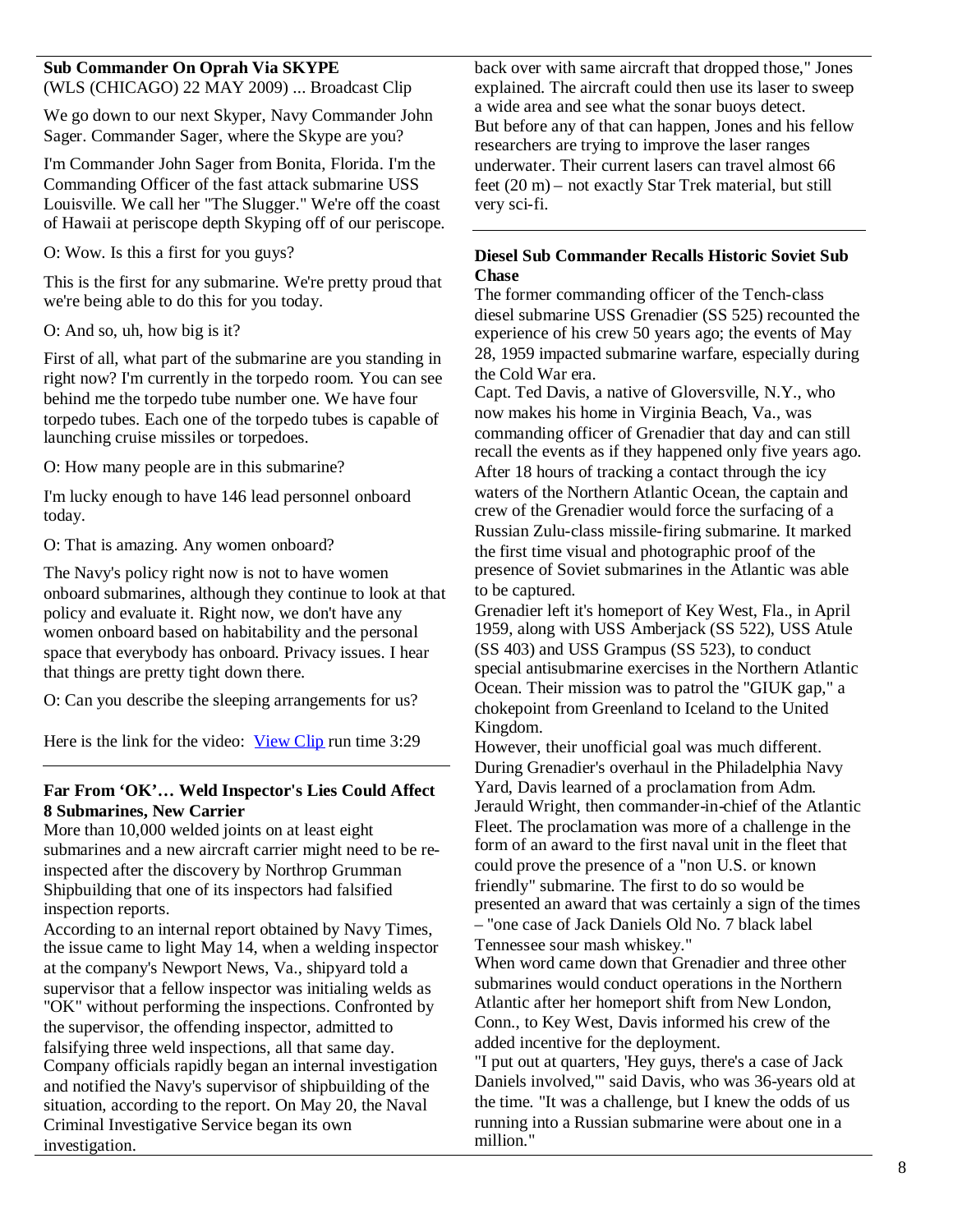Northrop Grumman declined to reveal the employee's name, citing the ongoing personnel investigation. A company official did say May 28 that the employee initially had been suspended, then fired. According to the report, a quick company review of the inspector's work showed that 12 other joints inspected by the employee that evening were satisfactory. But the ramifications of the falsified inspections rapidly grew beyond a single night's work.

"We have to go back and check everything this guy has ever touched," said one industrial source.

The employee had been certified to perform inspections in June 2005 and, according to the report, a review of the shipyard's welding database showed that in the ensuing four years he inspected and signed off on more than 10,000 structural welding joints on at least nine ships. Company officials said May 27 that the investigation of the employee's work could mean that all the joints would need re-inspection or reevaluation.

#### 3 ships in service

According to the report, the ships worked on by the inspector included the Virginia-class nuclear attack submarines North Carolina, New Hampshire, New Mexico, Missouri, California, Mississippi, Minnesota and John Warner, and the aircraft carrier George H.W. Bush. Bush, North Carolina and New Hampshire are in service; the other subs are in various states of construction at Newport News and at the General Dynamics shipyards in Groton, Conn., and Quonset, R.I.

The two shipbuilders share equally in building the submarines. Each shipyard builds specific sections of the submarines and transports the sections to the other yard. The shipbuilders alternate in assembling the hulls. The inspector performed most of his work on the New Mexico (2,133 welds inspected), Missouri (3,169),

California (2,002) and Mississippi (2,177). The employee inspected only 23 welds on New Hampshire and two on North Carolina.

A little more than 10 percent of the submarine welds were hull integrity, or SUBSAFE, joints involving critical parts. The, inspector also performed 229 piping joint inspections on submarines.

There are many thousands of welds on each 7,800-ton submarine – more then 300,000, according to an Electric Boat Best Manufacturing Practices Web site.

But making sure that welding work is done correctly can be a matter of life and death.

"People take this really, really seriously," said one industry source. "Why? Because people don't want another Thresher. Nobody takes a chance."

The submarine Thresher sank in April 1963 when it was forced to dive below its crush depth and the hull imploded. All 129 men aboard the sub perished. "The quality of our work is something we take very

Grenadier was on station for several days when Davis received word from his messenger that a contact was nearby.

"The messenger came in and told me that sonar had a Soviet submarine," said Davis. "The first thought that came to my mind was that the crew was so good that if they said it was a Soviet submarine, it was a Soviet submarine."

Davis, however, wasn't about to take it for granted. He asked his crew how they were so sure the contact was Russian.

"They said they'd been listening to submarines for a long time, and they knew this guy didn't fit any other pattern we had," said Davis. "No American submarines, no British submarines – this was it."

Then the contact disappeared only moments after Davis had been convinced by his sonar operators the contact was Soviet.

The sonar crew estimated the course of the contact, believing the submarine was heading home to a port in the Soviet Union. Its range was about 20,000 yards and speed about five knots.

Davis, a 1947 graduate of the U.S. Naval Academy, instructed his crew to set up two plotting teams, one in control and one in the wardroom, to plan to intercept the contact.

At the time, Grenadier's battery was strong, having charged all night, but later in the day the air inside Grenadier became a little fouled. Technology that would provide submarines the ability to clean the air inside the submarine had yet to be invented, so submarines would have to surface to vent the sub and take in clean air. Additionally, smoking cigarettes aboard the boat was common and not restricted to the engine room.

"A strong battery was more important than anything else," said Davis, allowing his crew to plot a course to intercept the Soviet sub at a speed of approximately eight knots.

"The waiting went on into the early afternoon, when all of a sudden, sonar hollers, 'Contact! Close aboard! Port bow!'" said Davis.

"To this day, I couldn't tell you if that guy knew where we were, but we could hear him."

The Soviet sub immediately "came roaring down at us," said Davis. It reminded him of a recent incident during which a Soviet submarine fired a torpedo deep under a U.S. submarine. The torpedo was intentionally fired deep, but the action achieved the intended effect – the U.S. boat was forced to take evasive action, while the Soviet sub was able to sneak off in the confusion and noise from the torpedo, effectively breaking the contact. Davis believed the actions by the Soviet sub commander this day might have the same intentions, including forcing the Grenadier to identify it's presence by going to full speed to evade the oncoming Russian sub. He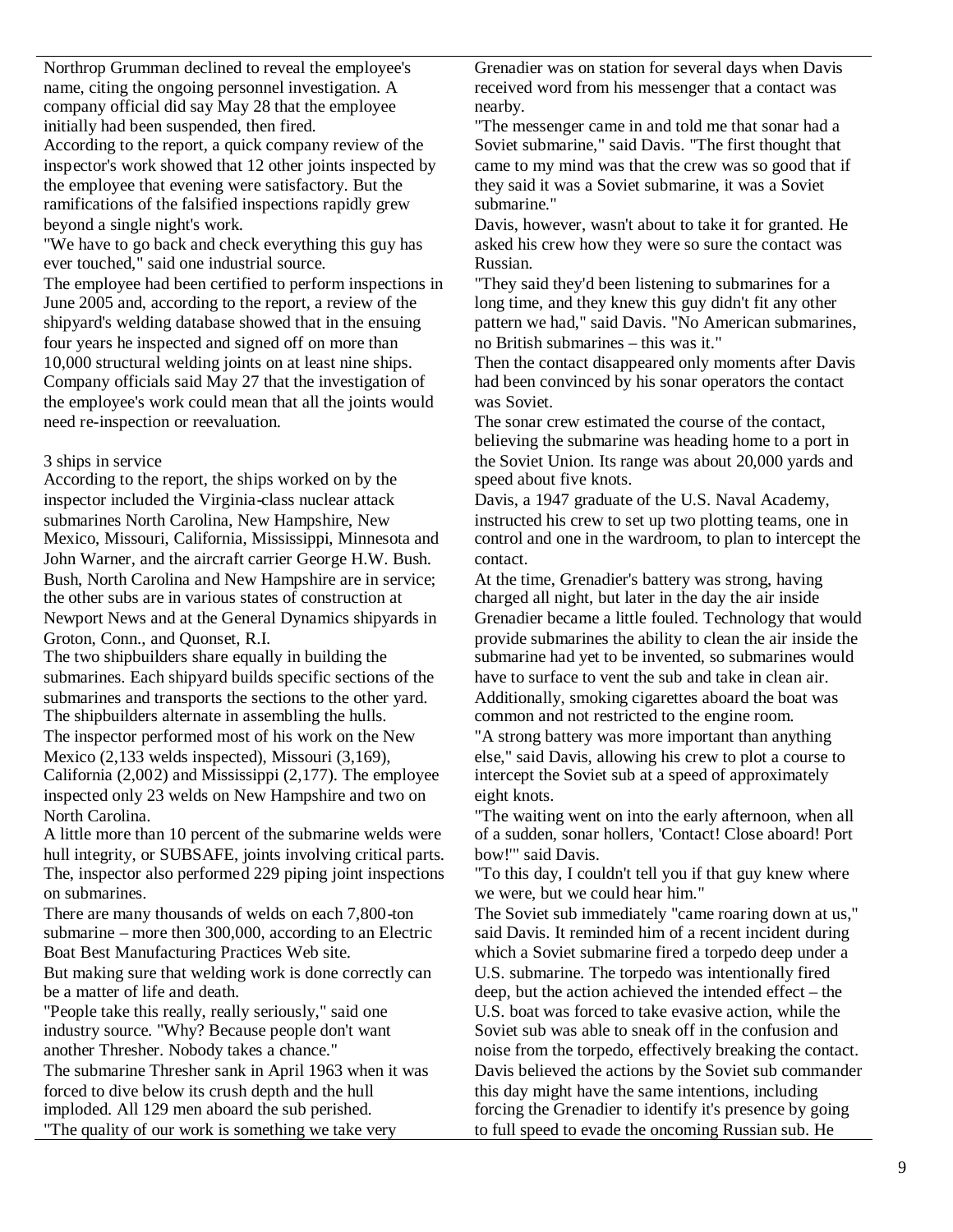seriously," Northrop spokeswoman Margaret Mitchell-Jones said in a May 28 statement to Navy Times.

# Previous problems

Newport News is still smarting from a welding filler issue that arose in fall 2007. Shipyard workers had used the wrong type of welding filler material on many pipe welds, and the company and the Navy were forced to reexamine a number of submarines, aircraft carriers and surface ships built or repaired at the shipyard. Northrop changed a number of workshop practices as a result. Both the Navy and Northrop Grumman emphasize that there is no relation between the weld filler issue and the latest problem with the inspector.

Northrop Grumman has developed an inspection plan of the offending inspector's work that will focus on hull integrity and SUBSAFE joints as a priority, followed by non-SUBSAFE joints, according to the internal report. The nature of the NCIS investigation is unclear. "I can confirm that NCIS is investigating allegations made against a weld inspector, but I cannot get into case specifics," NCIS spokesman Ed Buice wrote in a May 28 email to Navy Times. "NCIS does not comment on the details of ongoing investigations."

# **Mobile Submarine USS Drum Provides Tight, But Realistic Quarters For Movie Crew**

MOBILE, Ala. – It was tight quarters inside the claustrophobic submarine USS Drum, as a film crew and cast members shot scenes for the movie "USS Seaviper" this spring and last year.

But director Ralph Villani, who is busy finishing the independent feature film in Florida, said using the authentic naval vessel will lend realism to his cinematic story that is set during World War II.

They shot by night inside the submarine, which remained open during daytime hours to tourists visiting Mobile's Battleship Memorial Park. The vessel, a Gato-class submarine commissioned by the US Navy in 1941, was first opened to the public in 1969.

"USS Seaviper" will tell the story of a top-secret mission to rescue a downed American airplane pilot as German and Japanese forces are discovered together on a Pacific island. In the story, the Germans have delivered a deadly cargo to the Japanese.

The "USS Seaviper" cast includes 25 actors, plus extras. The players include Timothy Large as Chief Keenan and Steve Roth as the submarine's commanding officer, Capt. Horatio Culpepper.

Many of them had to jam inside the Drum during filming, and Villani pointed out that the sub's conning tower measures just five feet wide by 12 feet long.

"It was extremely tight," he said. "We probably had seven or eight of us in there at one time, plus about 3,000 watts of light. It got pretty toasty in there. We were drinking

also felt the Soviet commander might try to clip Grenadier's screws, stern planes or rudder, leaving the boat helpless to continue the pursuit but not in a life-ordeath situation.

Grenadier didn't back down, however, maintaining position and most importantly stealth.

Davis instructed two of his officers who were manning passive and active sonars to basically maneuver the ship using the sonars' info.

But there was one specific instruction – always turn into the contact to avoid presenting the stern to the other submarine. Davis didn't want to present his rudder or screw to the other ship because doing so would leave him vulnerable to a "bump" from the Soviet sub that could damage Grenadier's screw or rudder. Damage to either would force Grenadier to abandon the pursuit, letting the Soviet sub slip away.

"He came within 400 and 800 yards of us, which is awfully close" said Davis. "When I thought that it was about time to turn, I heard, 'Left full rudder! All ahead flank!' The officers in conn were on top of the problem. As he went down our port side, we just curved right in behind him.

"He thought he heard something behind him, but he wasn't sure, so he turned around and did it again," said Davis. "Then we did the same thing and fell right in behind him again. Then he took a course for home." The Soviet sub was deep at a speed of five knots; Grenadier trailed 2,000 yards astern.

Davis decided to surface. Not only was the air fouled, but it was getting hard to light a cigarette, demonstrating the increasing amount of carbon dioxide in the boat. While surfaced, he sent a message to Commander Submarine Force Atlantic Fleet: "Have contact on Soviet submarine, can track indefinitely." Davis also requested support from a P-2V anti-submarine patrol aircraft from Patrol Squadron 5 (VP-5) at Naval Air Station Keflavik, Iceland.

According to a report Davis wrote later, he decided to then remain surfaced as long as possible, creating a greater advantage for himself over the Soviet submarine. Topside watches were organized, and Executive Officer Lt. Cmdr. Ed Welsh took over as plot coordinator.

"We were ready to hold contact for as long as it took to exhaust the adversary," wrote Davis in his report. Shortly after the P-2V was vectored in, sonar reported the Soviet sub coming up, probably to take a look. One of Davis' junior officers, Lt. Dave McClary, wanted to be a pilot when he first entered the Navy, but poor eyesight prevented further pilot training. He took this opportunity to vector the P-2V over the Soviet sub and was manning the con when the sub's periscope broke the surface. He then expertly directed the P-2V right over the Russian, performing the task to perfection.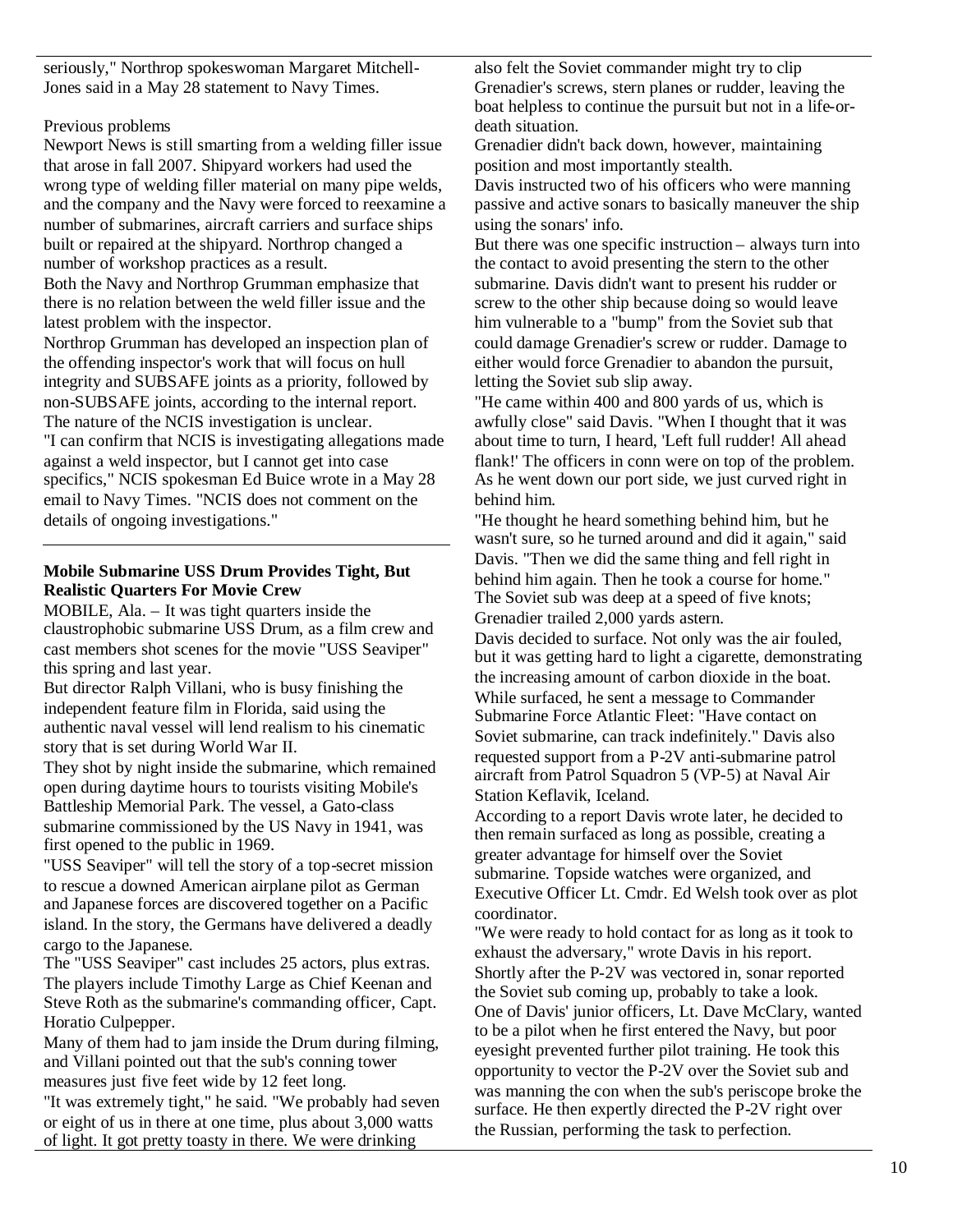water and Gatorade like crazy."

The director said he is pleased with how the scenes shot in Mobile have turned out.

"We shot a few more scenes this last trip, and everything just clicked," he said. "When I was leaving the boat for the last time – and some of the other people said the same thing – I had a feeling like we didn't want to leave. The boat didn't want for us to leave."

Villani's father, Pasquale Villani, 88, was a second-class petty officer aboard the Drum during a portion of his naval career. The elder Villani was unable to visit the submarine during filming because of failing health, but his son said he hopes his father will make it to a Mobile screening of the finished filmed tentatively planned for early 2010.

# **Cold War-Era Nuclear Missile Installed At Base**

Dedication ceremony is held Sunday for a Regulus missile, newly mounted at Missile Park, near the entrance to Naval Base, Point Mugu.

Calendar events in Ventura County: June 1, 2009 A nuclear missile that helped keep the United States safe from Soviet aggression during the early years of the Cold War took its place among 13 other missiles and two fighter jets Sunday at Missile Park at Naval Base Ventura County, Point Mugu.

From 1959 to 1964, the Regulus missile was America's first line of defense in the Pacific Ocean, as well as its first nuclear missile deployed on a submarine. It was replaced by the more advanced Polaris in 1964.

Researched, designed and built by American and German rocket scientists at Point Mugu, Regulus missiles were deployed on five submarines: the USS Tunny, USS Barbero, USS Growler, USS Grayback and USS Halibut. The Tunny and Barbero were World War II dieselpowered submarines converted to carry two Regulus missiles on deck. The Grayback and Growler were designed and built to carry four missiles, while the Halibut was the first nuclear-powered Regulus submarine and carried five missiles.

Unlike Polaris missiles, the Regulus was launched from deck after a submarine surfaced. The missiles' targets were the USSR's Pacific Coast-based submarine and naval installations. Their mission was to maintain peace through the threat of mutual assured destruction.

Retired Lt. Cdr. Bob Harmuth was engineering officer onboard the Growler for four of its eight patrols. Harmuth was instrumental in the design and mounting of the Regulus missile and a memorial stone at Missile Park on Sunday.

"Bill Gunn, the last skipper of the Growler, who passed away two years ago, once told me we were really kamikaze pilots," Harmuth said. "It took seven minutes to get off the first bird. Our chances of getting off four birds and getting out of there were pretty well nil. "They weren't pretty," he said. "They were awkward,

Flares dropped from the P-2V landed in the water right beside Ivan's periscope. Davis still laughs when he thinks about it.

"I swear, that periscope came up, and the flare went 'boomp' right beside it," said Davis. "I said to myself, 'I'd like to see the look on his face, whoever was looking up through that periscope."

Several more flares were dropped over the next few hours. Davis knew without a doubt the Russian sub was aware of the plane and most likely was now fully aware they were being tracked by a submarine as well.

"I thought that was good because if he had any ideas about trying to sink us we've got a witness in the air," said Davis.

After several hours of tracking the Soviet sub from the surface, sonar lost contact. Davis immediately brought Grenadier to all stop.

"I passed the word that if you're smoking, dump your ashes in your hand…don't let your ashes hit the deck," said Davis. "That's how quiet I wanted the boat to be." Davis' sonar officer suggested they go active on sonar, but Davis felt the other sub was deep and hovering, and going active would only help him verify Grenadier's position in one last attempt to escape.

"We were both dead in the water, so we were just going to let him sit," said Davis.

At the same time, the P-2V was running out of fuel and was replaced by another P-2V out of Keflavik.

"The second guy was dropping sonar buoys all over the place," said Davis. "I needed that like a hole in the head."

By this time, it was almost midnight on May 28. And Davis knew the time was near.

"I thought, this guy was out of air; he's out of battery, he's running out of everything, and he's going to surface at the darkest part of night," said Davis.

Davis had his sound-powered phone talker pass the word through the ship that the CO expected the submarine to surface a little after midnight. The XO laughed, saying, "There you go again!"

"I thought, what the hell, we have to do something to keep (the crew) laughing," said Davis. "But sure enough, at 15 minutes past the hour, sonar hollers, 'He's surfacing! He's surfacing!' So we vectored the airplane over the top of their deck."

The P-2V shined a light on the Soviet submarine and took dozens of photographs. Some of the photos showed Russian crewmembers trying to cover the sail area with canvas to hide two missile tubes.

"It turned out that we found the first real evidence of a missile-firing Soviet submarine, something our intelligence community was trying hard to get the dope on," said Davis. "Here we had all the information they needed. We not only satisfied Jerauld Wright … but this was a real break for the intelligence community as